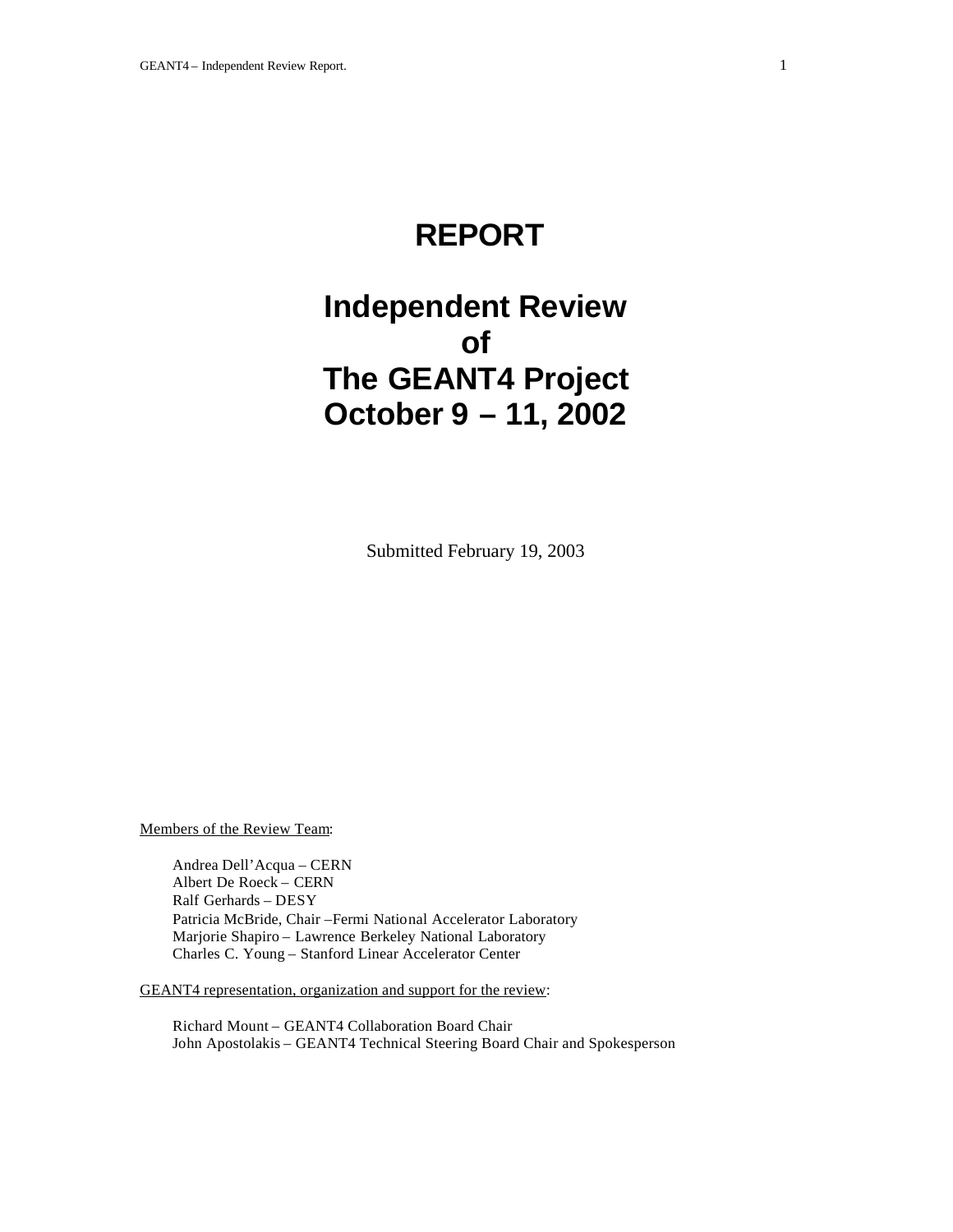# **GEANT4 Delta Review**

The delta review of the GEANT4 project was held on October 9-11, 2002 at CERN. This review was a follow-up to an external review that was held in June 2001. Many members of the original review team returned to participate in the delta-review and two new members were invited to join the committee. The committee was asked to evaluate the collaboration's response to the previous recommendations and to comment on new issues that have arisen since the time of the previous review. The charge to the Delta Review committee is included with this report.

Richard Mount, chair of the Collaboration Board, reviewed the charge to the committee on the first morning of the review. John Apostolakis, spokesman of the GEANT4 collaboration, began the review with an overview of key issues and progress since the last review. The agenda for the review was composed of nearly two full days of presentations from the members of the collaboration, from representatives of the four LHC experiments and from the head of the Collaboration Board. The complete agenda is included at the end of this report.

During the delta review, the committee primarily concentrated on the activities of the collaboration relating to the recommendations from the last review in June 2001. The full text from the report is available elsewhere. The findings relating to the previous recommendations are presented in **bold** type. In addition, the committee was made aware of several new issues and, therefore, has added a few additional recommendations. These new recommendations appear in a separate section near the end of this document.

The GEANT4 project has made a lot of progress in the past eighteen months since the previous review. During this time, the GEANT4 simulation toolkit gained much greater acceptance within the HEP community and several major experiments are working with the product.

#### Major Findings:

The committee finds that the GEANTt4 Collaboration has been successful in addressing many of the recommendations from the first review regarding user support. The Collaboration appears to be more responsive to the needs of the user community, and in particular, of the HEP community. Dialogue with the LHC experiments has increased and the product documentation has improved.

The physics processes are the primary focus of a detector simulation package. A comprehensive validation program is key to the success of the product. The committee finds that although progress has been made on validation, there is still more work to be done.

The user base for the GEANT4 package will continue to grow and proportionally resources will be required for user support. The Collaboration will be faced with a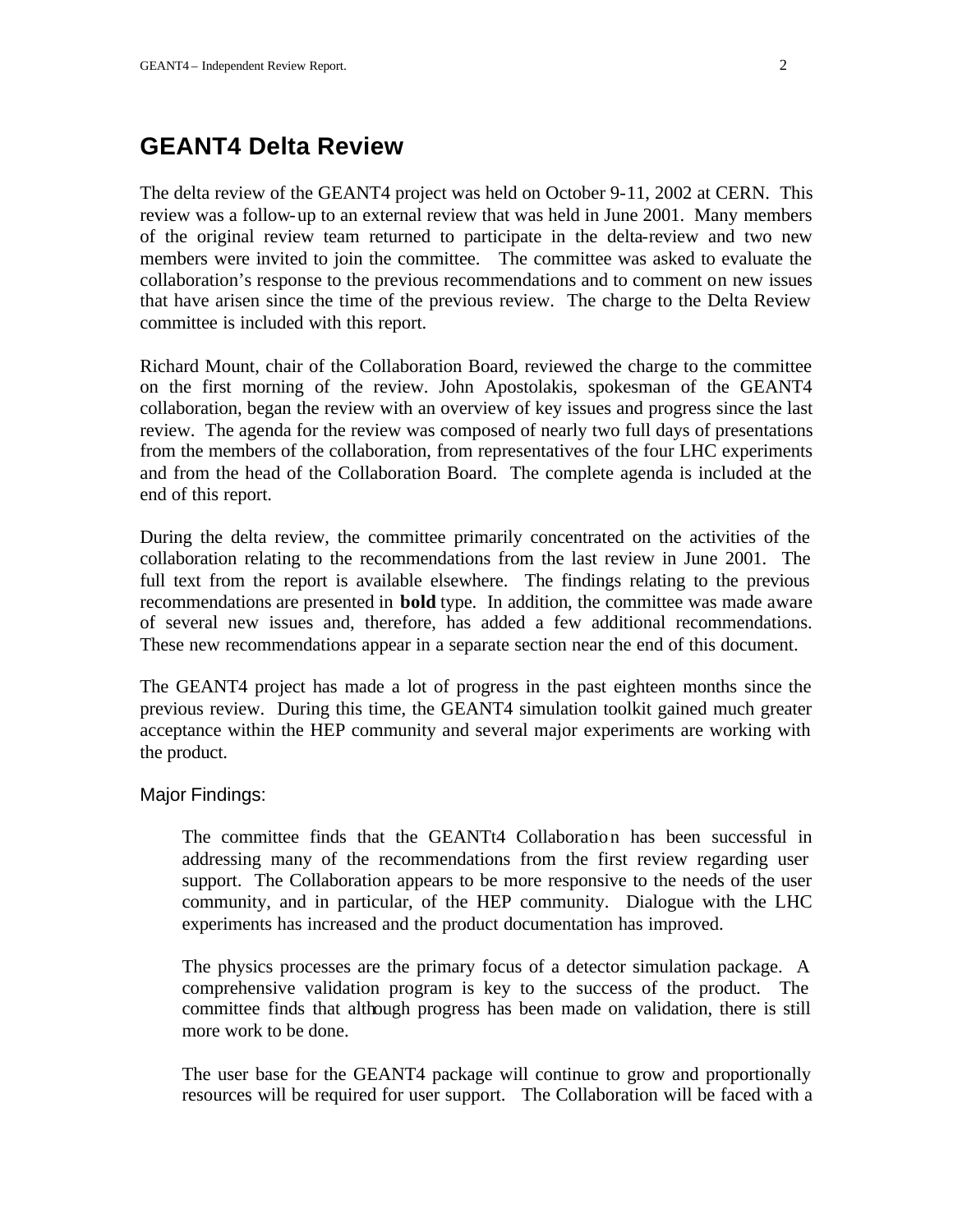challenge to find a way to use existing resources effectively in order to provide effective support and maintenance of the code and documentation.

#### Major New Recommendations:

The committee recommends that the Collaboration work with the experimental community to develop a detailed validation plan. Significant resources should be devoted to this effort in the coming year. Coordination for the effort should be based inside the GEANT4 Collaboration.

The committee recommends that the Collaboration work to find creative ways to increase resources. It is important to continue to put significant resources into documentation and user support in addition to supporting active efforts in product development and maintenance.

The Collaboration is clearly moving towards making GEANT4 a robust and performant simulation package that will serve the user community well. The review committee commends the entire GEANT4 Collaboration for its efforts.

The committee would also like to thank the GEANT4 Collaboration and CERN for their organization and support of the meeting, and their hospitality.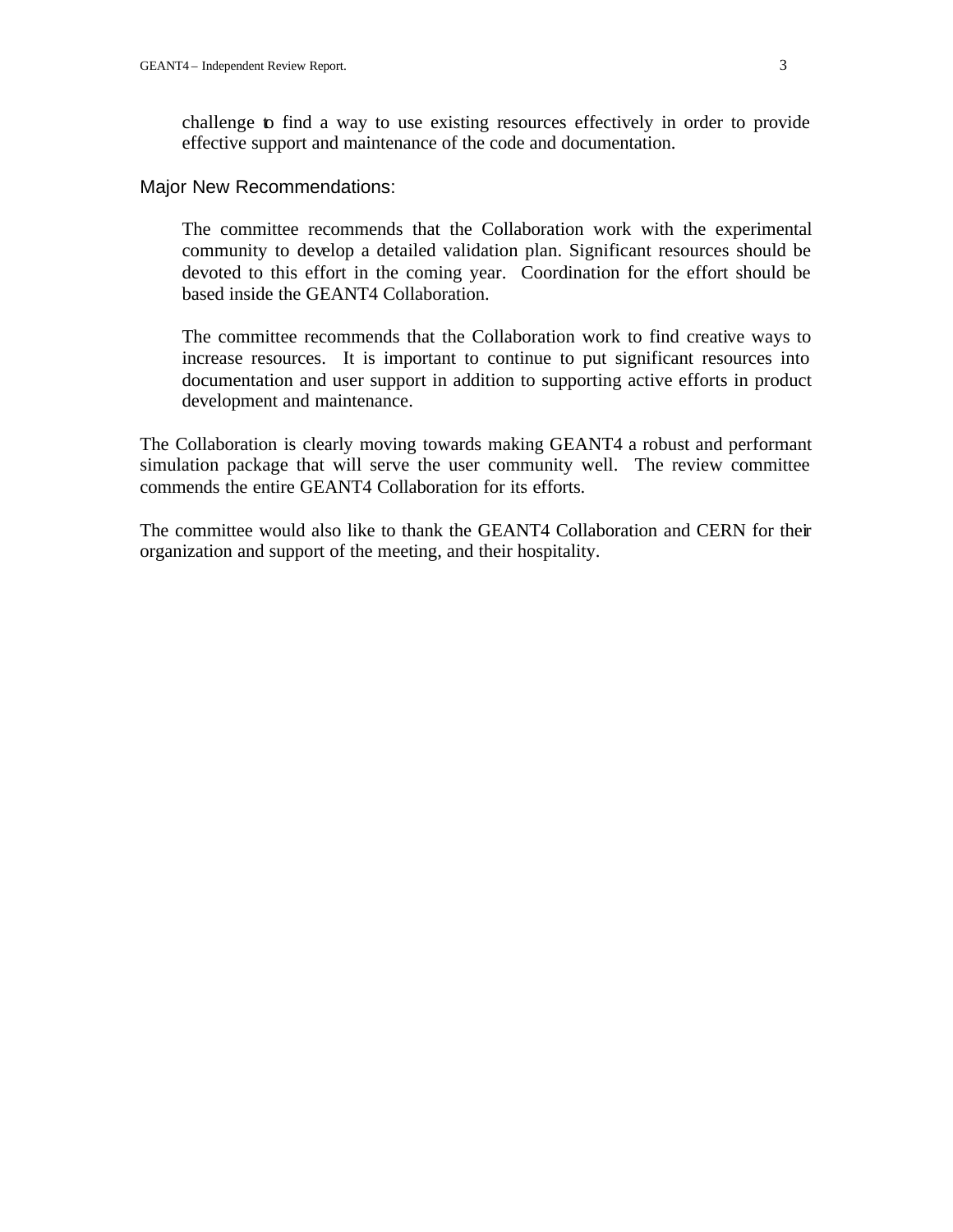# **Charge to the Committee**

1) Review the progress made by the GEANT4 Collaboration in the areas where recommendations were made by the June 2001 review. Recommend additional progress or actions in these areas as necessary.

2) As time and the availability of GEANT4 members permits, examine any other issues that the review committee finds relevant.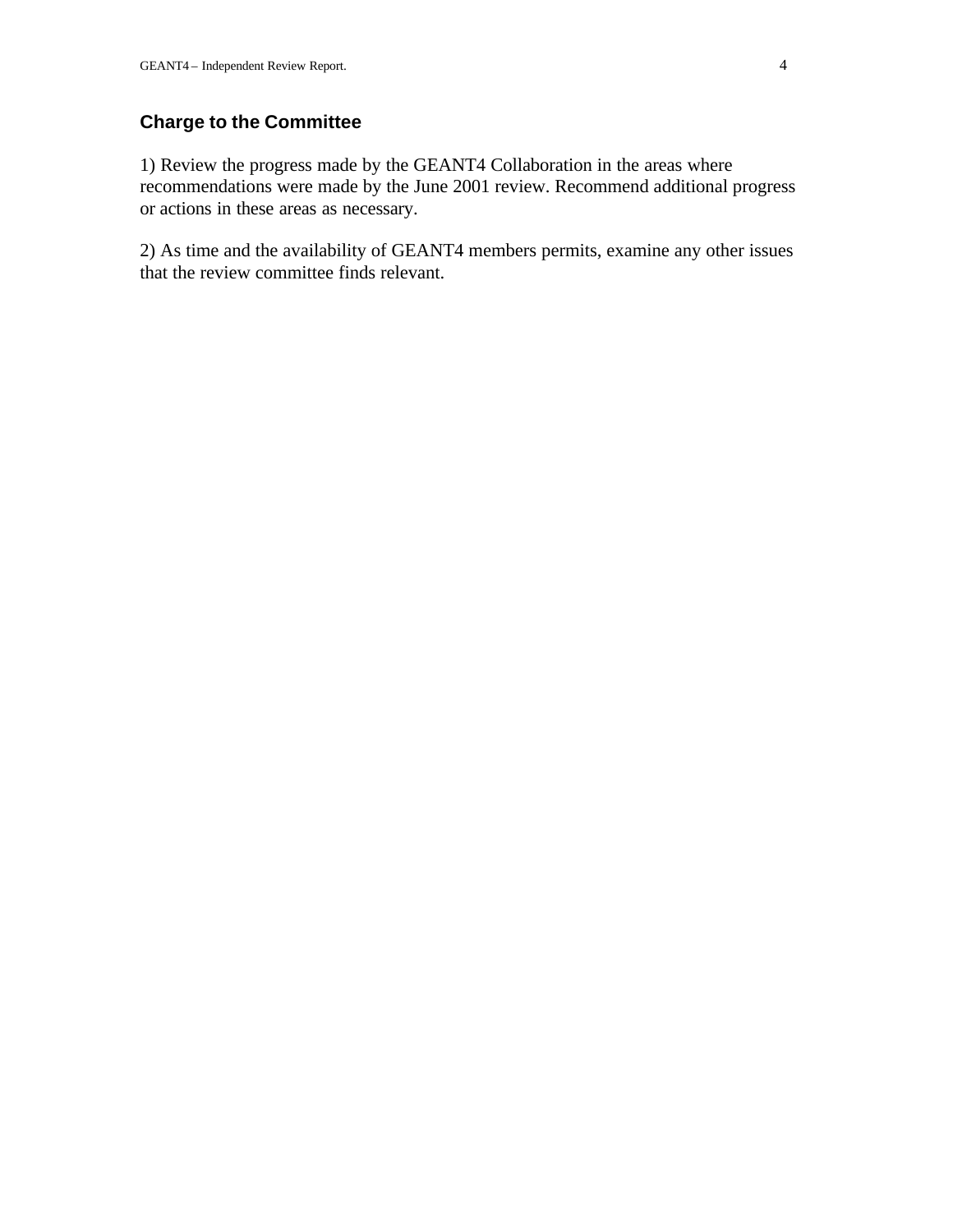#### **Previous Recommendations and Current Findings**

The collaboration has addressed many of the concerns expressed by the committee during the previous review. The recommendations were classified in four categories: Physics Models and Functionality of GEANT4, Software Engineering, User Community and Management, Organization and Resource Issues.

The majority of the previous recommendations were addressed by the collaboration during their presentations and we present our findings related to these recommendations in this section.

#### Previous recommendations for Physics Models and Functionality of GEANT4:

The physics models are at the core of the GEANT4 package. One of the strengths of GEANT4 design is its modularity and flexibility in the choice of physics process, but this flexibility results in a significant burden for the user. The previous committee made several recommendations to address the functionality issues for the physics process in GEANT4.

A clear and well-documented validation of the physics models is one of the major requirements for the product to gain wide acceptance in the user community. The validation strategy for GEANT4 was not clearly defined at the time of the previous review. The recommendation 3.1 relating to the validation of the GEANT4 physics processes is included below:

*Recommendation 3.1*: A validation strategy is needed to insure that a novice user could run with a standard physics list that will provide adequate results, e.g. comparable to or better than the last CERN release of GEANT3, over a wide energy range. The limitations of this default physics list should be documented. The strategy should address the issue of estimating systematic uncertainties in the standard table(s). The GEANT4 collaboration should appoint a physics leader to develop (in conjunction with the GEANT4 developers and core users) this validation strategy and a corresponding set of milestones. The strategy, the milestones and the current status of the validation should be available openly from the GEANT4 web pages.

**Findings: The collaboration has addressed many of the issues in support of the novice user. The updated documentation, tutorials and web publication of the set of standard physics lists for hadronic physics is a big step in helping users inside and outside the collaboration get started with the code. The effort by the collaboration to provide more user support in the area of physics processes is applauded, however, the committee finds that much more work is needed in the area of validation.**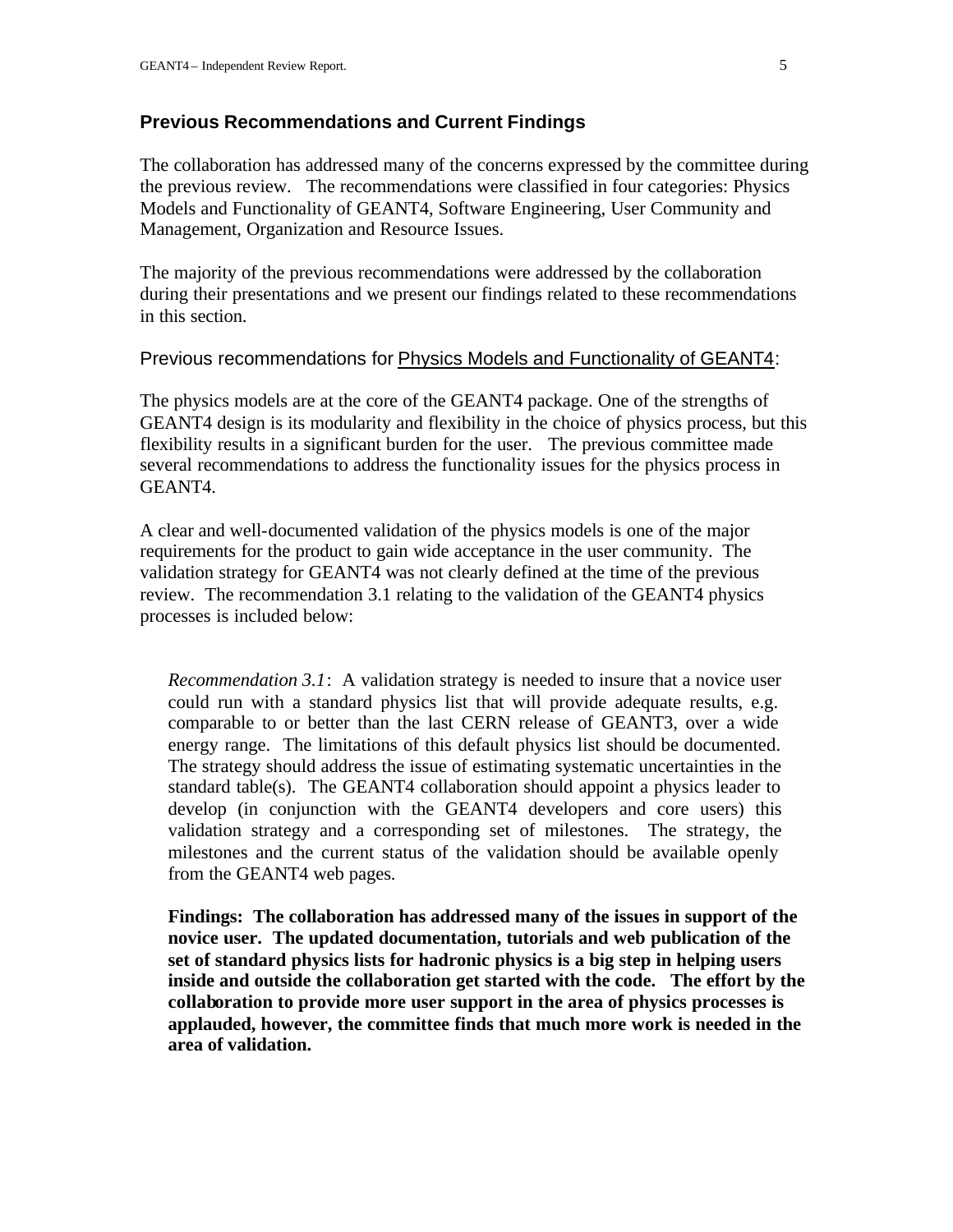*Updated Recommendation 3.1:* **The committee would like to see a global strategy for validation. This strategy should be developed in collaboration with the LHC experiments and other users. The users should be responsible to define the requirements for their simulation code and work with the collaboration to be certain that the goals are reached. The committee recommends that the collaboration recruit a global physics coordinator to drive this effort.**

There are two electromagnetic (EM) working groups inside the GEANT4 collaboration with very distinct fields of applications. The demarcation in responsibility between the two groups was not clearly defined at the time of the previous review. There appears to be significant overlap in the validity ranges of the two codes. In particular, for novice users it may not always be obvious which code to use. It was found to be very difficult to combine models from both codes and at the same time guarantee sensible results.

*Recommendation 3.2*: We recommend that the EM groups document the validity ranges of their models, and the tradeoffs where they overlap. We also recommend providing default configurations and guidelines for users in identifiable communities, e.g. HEP and medical applications.

**Findings: The documentation of the models and the validity ranges are important to the users. Steps have been taken to address the concerns of the last review. The committee feels that the planned addition of the Catalogue of Physics process will help users to configure the package.**

*Recommendation 3.3*: We recommend that the GEANT4 Collaboration clearly define the (different) areas of responsibilities and physics coverage of the two EM groups. The CB should ensure that the relation between the two groups remain that of healthy competition and productive interaction.

**Findings: Both electromagnetic working groups appear to have evolved in a productive manner. Healthy competition can lead to more vigorous development in both groups. The duplication of effort and overlap of coverage should be evaluated in view of the limited resources of the collaboration.**

*Updated Recommendation 3.3:* **The committee encourages the collaboration to explore the concept of common interfaces for EM processes. Care should be taken with this integration effort so that the successful physics development and support efforts inside both groups can continue.** 

GEANT4 contains a large number of hadronic models each of which has its own validity range. These ranges overlap. In view of the wealth of choices, there was no clear and easily available documentation at the time of the last review to guide the users to choose the model(s) most appropriate for their application and need.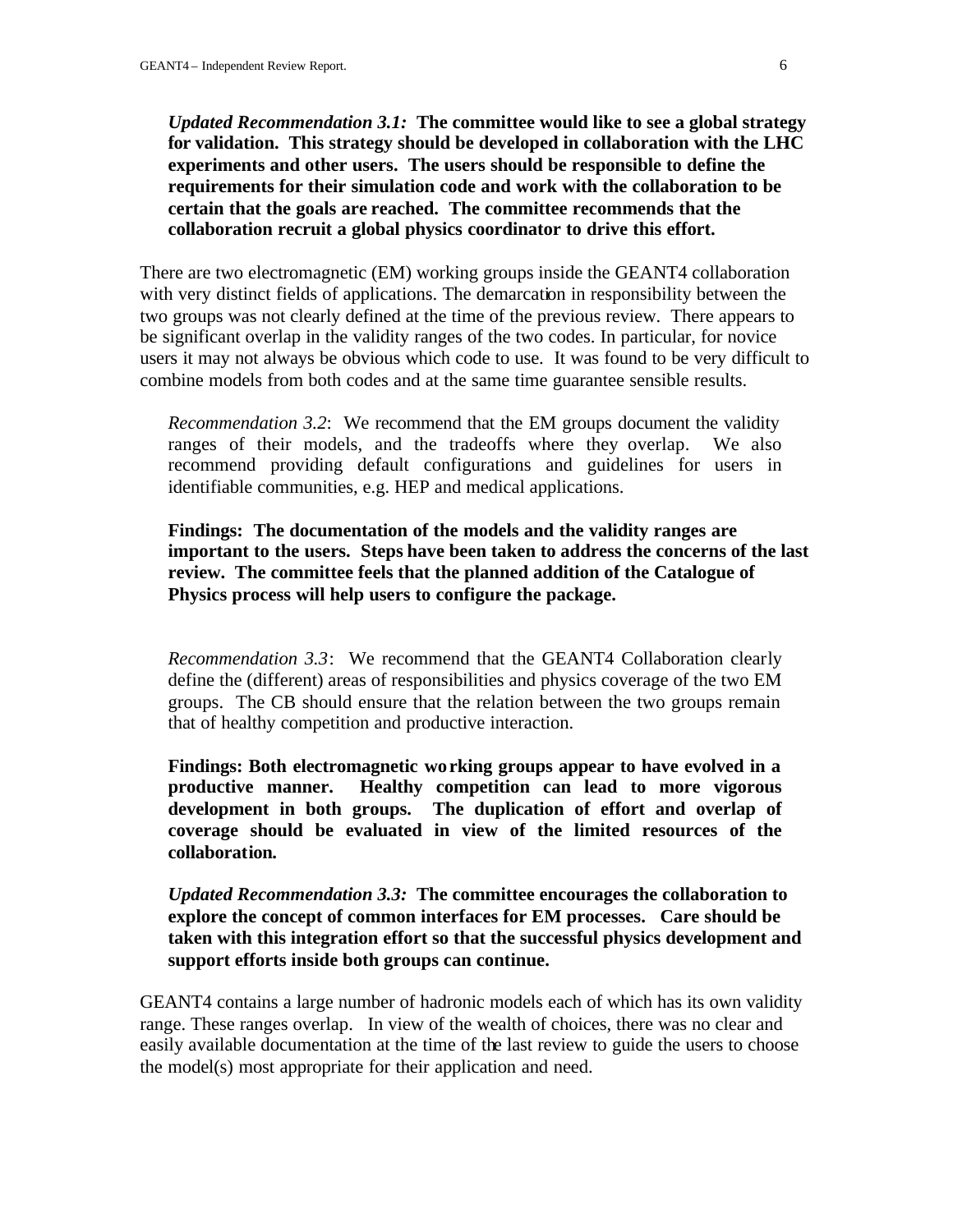*Recommendation 3.4*: We recommend documenting the validity ranges of the various hadronic models. Where a particular energy range has multiple models, the tradeoffs should be clearly stated. We also recommend providing default configurations or guidelines for users in identifiable communities, e.g. HEP and medical applications.

**Findings: The release of standard Physics Lists for the hadronic processes is a significant step towards making the hadronic physics models accessible. However, it is still extremely difficult for even knowledgeable physicists to understand the validity ranges of the models, their limitations and the trade -offs between models applicable in the same range.**

*Updated Recommendation 3.4* **: The Hadronic Physics Working group should publish a short document describing the overall strategy a user should follow to evaluate whether the standard physics list is adequate for his needs and to modify the list if necessary. The documents should contain a short summary of all existing models and a table giving their range of applicability and their limitations.**

Although several projects had been initiated to validate the hadronic models by comparing simulation results with test beam data, essentially no comparison results were shown at the first review. The committee was concerned about the status of the validation effort for the hadronic processes and felt the hadronic area in GEANT4 was falling behind schedule.

*Recommendation 3.5*: The mission and schedule of the hadronics group should be clarified. The physics goals should be made clear. A coordinated validation program, driven by physics requirements and in the context of an overall strategy discussed above, is needed.

**Findings: The Hadronic Working Group presented a development strategy that included a long list of new models, but no detail planning relating to implementation and testing of these models. The group needs a global plan for the development and maintenance of the hadronic models and for the validation of these physics processes.** 

*Updated Recommendation 3.5:* **The Hadronic Physics Working group, in close collaboration with the experiment users, should develop an overall strategy for building appropriate physics lists and validating these lists using test beam and published data.** 

**As part of this strategy, a set of priorities for the deployment of physics models should be developed. These priorities should be clearly documented on the GEANT4 web page and should be regularly reviewed by the GEANT4 collaboration, with input from the experimental community.**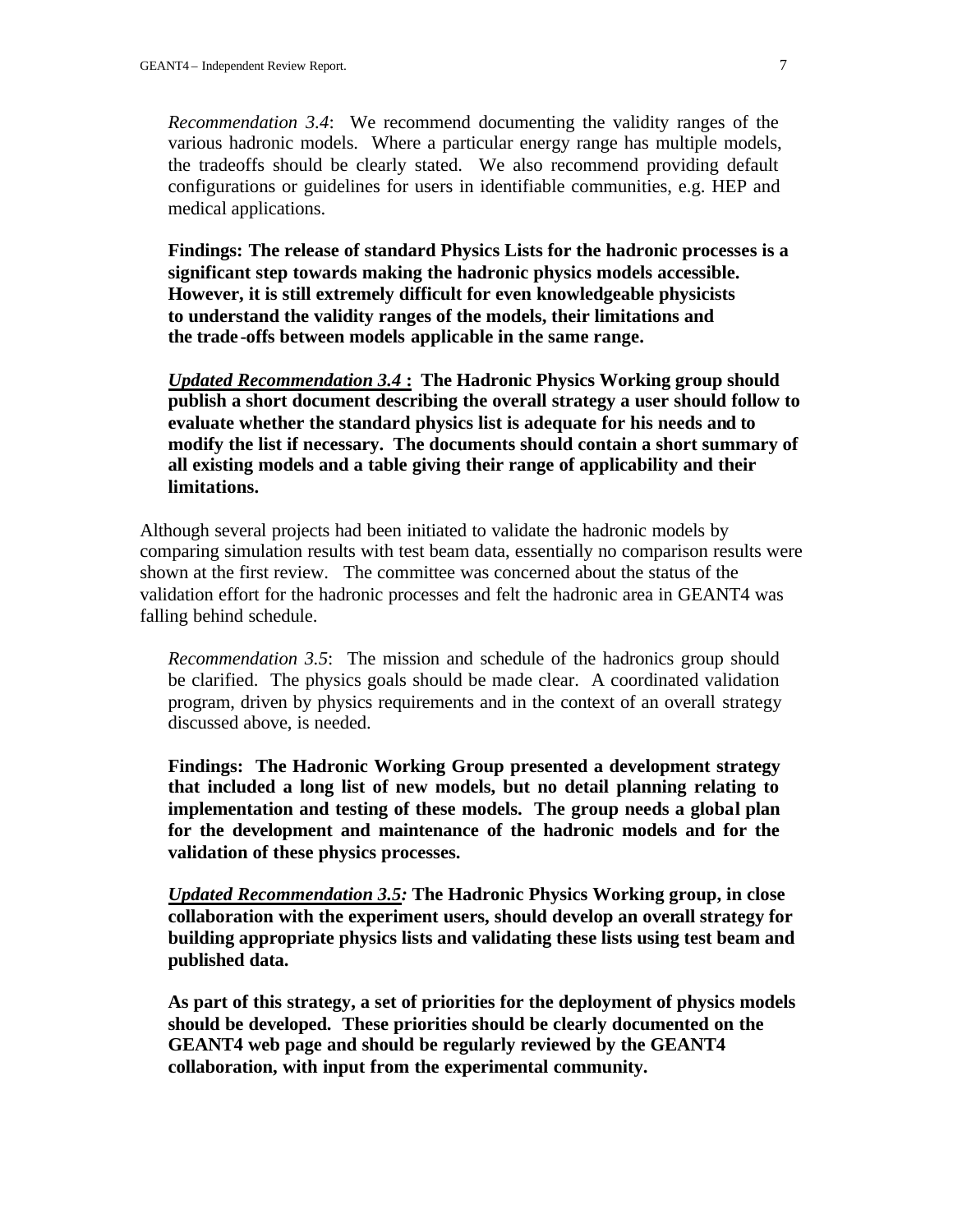At the first review it was noted that the toolkit did not contain adequate mechanisms for validating complex geometries. The major experiments had expressed valid concerns about the verification of their geometry descriptions and made requests for the addition of tools for checking detector geometries. The review committee concurred and responded with the following recommendation:

*Recommendation 3.6*: The GEANT4 team should provide a basic set of tools to validate complicated detector geometries. These tools should be available to users not only as a set of  $C++$  classes that the end user can access from his own application but also as part of an interactive geometry display package. A minimal set of requirements for interactive capabilities are those provided by interactive GEANT3.

**Findings: Since the time of the last review the GEANT4 team has assembled a set of useful tools for validating complicated detector geometries. This collection of tools seems to address the needs of the large collaborations. Further improvements of the visualization, for example for the OLAP tool, would be appreciated.**

**We congratulate the collaboration for their willingness to adopt packages that were developed by the user community in this effort.**

The GEANT4 Collaboration, initially formed to provide the HEP community with a flexible toolkit for simulation, has expanded to include institutions whose primary work is in space science, medicine, industrial research, and commercial applications. New licensing and liability issues have arisen with the increased diversity of the user community.

*Recommendation 3.7*: The CB should evaluate what usage and licensing policies are appropriate, and develop the corresponding guidelines right away.

**Findings: The Committee did not see much progress on these issues since the time of the last review.**

*Updated Recommendation 3.7:* **The Committee recommends that the collaboration act quickly in determining the licensing policy for GEANT4 and make a choice between the two acceptable licenses.**

*Recommendation 3.8*: The CB should address the liability issue, especially in relation to the medical fields, in addition to encouraging in-depth testing and validation.

**Findings: The collaboration presentations during the review did not address this issue.**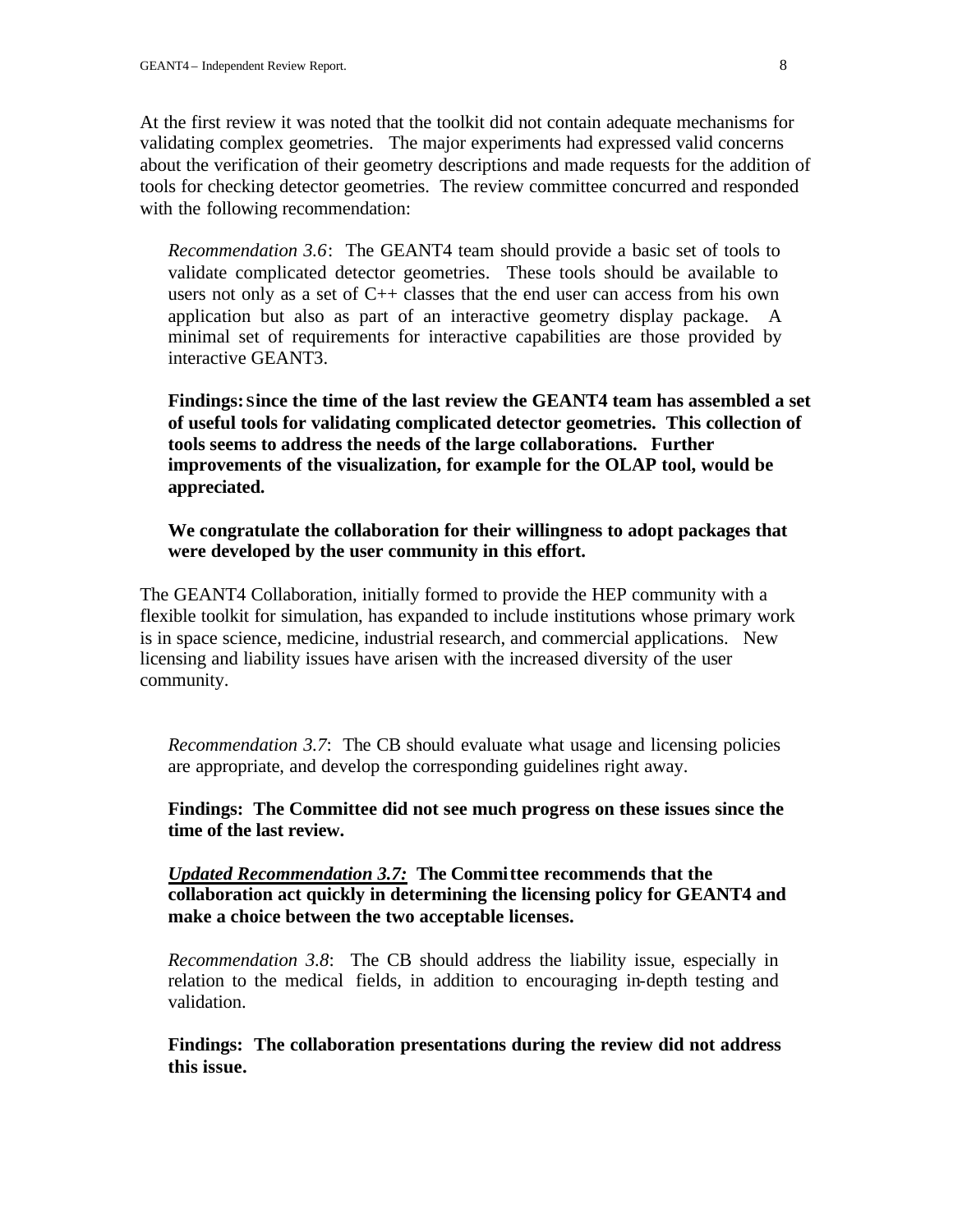#### *Updated Recommendation 3.8:* **The Committee recommends that the CB address the liability issue and encourage in-depth testing and validation.**

#### Previous recommendations for Software Engineering of GEANT4:

At the time of the previous review, the release schedule for GEANT4 appeared to be calendar driven. The user community did not know the planned changes for each release. The lack of transparency deprived users of information necessary to plan their own activities. It also deprived the GEANT4 team of valuable user input in discussions of the feature set and the schedule for its adoption.

*Recommendation 4.1*: We recommend a release schedule planned around a set of corrections and improvements. Both the schedule and the planned features should be readily accessible to all users and developers.

**Findings: The collaboration has addressed these issues well. The release plan is more flexible and transparent. It accommodates not only planned features but also corrections and improvements. The user community will be well served by this change.** 

#### *Updated Recommendation 4.1:* **We encourage the collaboration to continue to work with the user community in developing the release schedule.**

In addition to the bi-annual public releases, monthly reference releases were provided only to the members of the collaboration. The committee was dismayed to find that users sometimes had to wait long periods for a release that corrects a blocking problem, just because they may not have had access to the code.

*Recommendation 4.2*: We recommend the adoption of more frequent, though not necessarily fully tested, "beta" releases that address important blocking problems. They should be available to all users. These "beta" releases are in addition to having a stable and working version of the program at any time, with a documentation of all known bugs or deficiencies in that particular version.

# **Findings: The collaboration has addressed this issue by introducing "beta" releases that are available to all users. The expeditious removal of blocking problems will shorten application development time, and reduce user frustration.**

GEANT4 consists of a whole product tree of interrelated components: the code itself and a variety of documentation. While the documentation is generally well designed, it was not being updated regularly at the time of the last review.

*Recommendation 4.3*: We recommend defining and managing the complete product tree, including documentation as well as the code, as part of a release. If the documentation is not ready, the release cannot be deemed to be ready.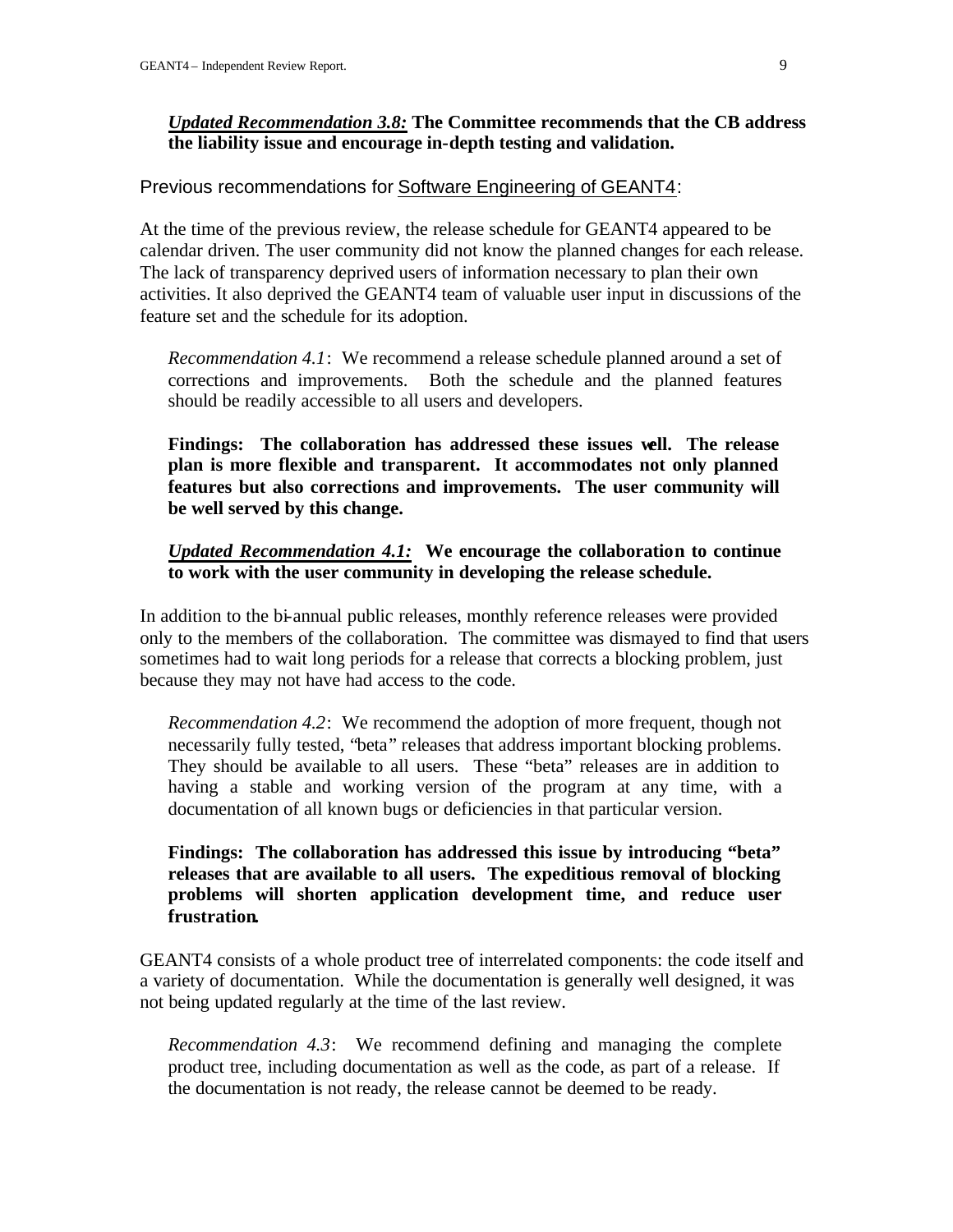# **Findings: The collaboration has addressed this issue. The documentation is now treated as part of the release, similar to the code. Recent experience has shown that there is a good procedure in place to ensure their coherence.**

User Requirement Documents (URD) are the reference for the functionalities GEANT4 will implement. The set of URDs that was available at the time of the last review had not been updated recently and the committee was concerned about the long-term coherence and maintainability of the GEANT4 product.

*Recommendation 4.4*: URD's are an integral part of the documentation and product trees. A coherent set covering all of GEANT4 must be finished and put in place expeditiously.

**Findings: There have been major improvements in this area. The web-based forms are a major improvement. Some URD's have been updated. We commend the collaboration on its commitment to finishing a coherent set of documentation.** 

*Recommendation 4.5*: We recommend that the Collaboration periodically review and update the entire documentation tree.

**Findings: An internal documentation review is complete, and a plan for updates and maintenance has been established. The catalog of physics processes will be a welcome addition to the documentation tree.** 

*Updated Recommendation 4.5:* **The collaboration is encouraged to provide the necessary resources to sustain this effort, and continue to perform periodic reviews and updates of the documentation.**

Although the GEANT4 collaboration has developed a good and consistent class design, there are cases where the physics community requires the use of 3rd party software that does not follow the GEANT4 design. One notable example of this is the Fluka hadronic physics package. This issue was discussed at the time of the last review and the committee had the following recommendation:

*Recommendation 4.6*: We recommend a greater willingness to incorporate  $3<sup>d</sup>$ party software such as Fluka or HETC, perhaps using a "loose integration" model. The attributions for these packages must be made more transparent, for example by incorporating the original package name in GEANT4 such as GEANT4HadronicFluka or GEANT4HadronicHETC.

**Findings: The GEANT4 collaboration has recognized that it cannot develop all the code itself and that external packages need to be incorporated into GEANT4.**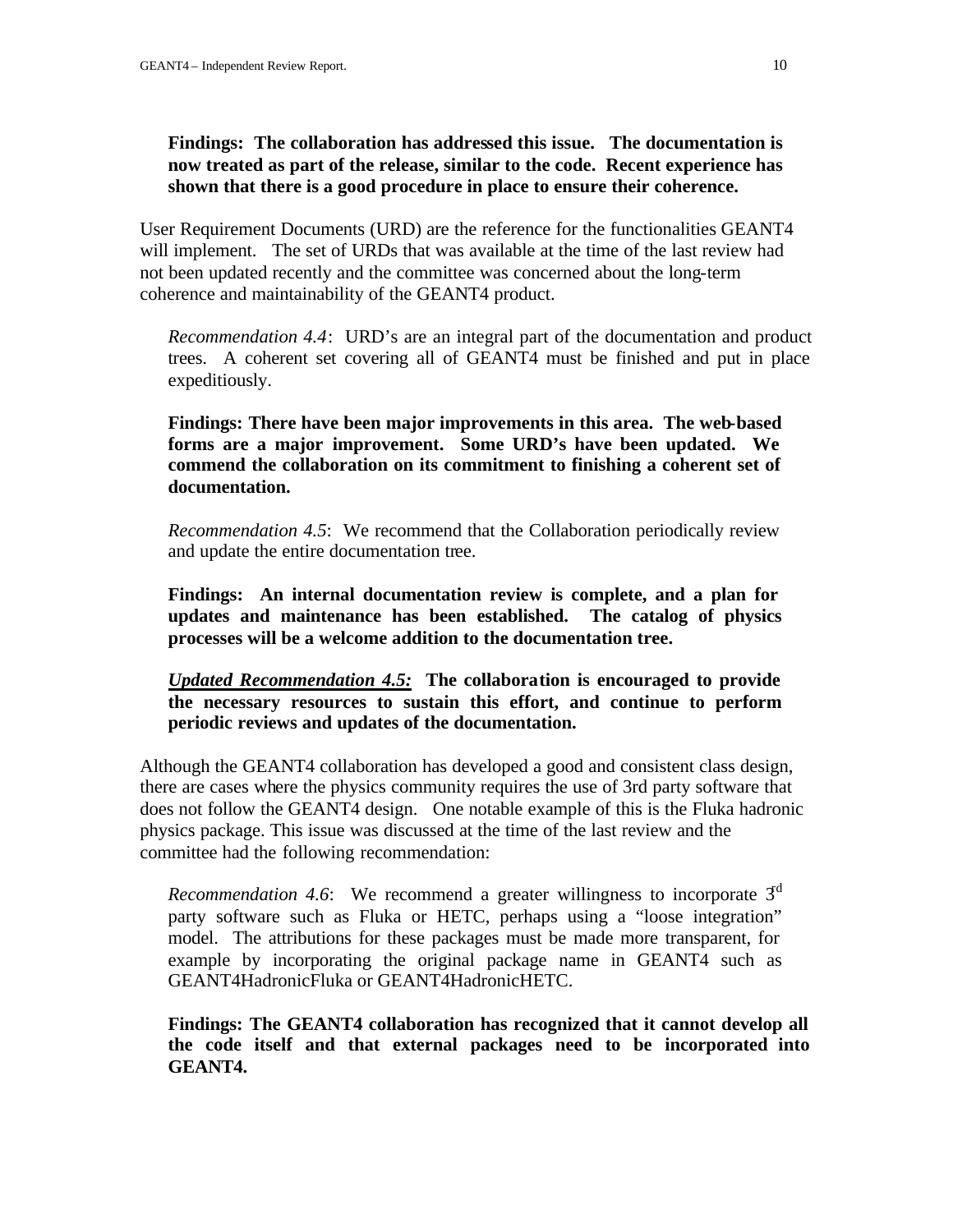*Updated Recommendation 4.6:* **The committee continues to encourage the** creation of interfaces to 3<sup>rd</sup> party codes, rather than the rewrite of existing **packages. Actual incorporation of 3rd party software will require cooperation and good will on both sides.** 

# **The committee notes that the HEP physics community considers the use of Fluka in conjunction with GEANT4 a priority.**

Software design appeared to be moving more and more to individual working groups. The TSB did not appear to be strongly coupled in some of the major decisions of the working groups.

No clear overall design authority existed at the time of the last review. The technical management body (TSB) was not consulted in some major design decisions inside the working groups.

*Recommendation 4.7*: There should be an overall design authority to coordinate and review the design from individual working groups.

**Findings: The architecture working group has been created, and is the overall design authority within the collaboration. It is doing a good job in addressing design issues that span multiple categories.** 

*Updated Recommendation 4.7:* **We recommend that the architecture working group also address issues of design inside the individual working groups**

Previous recommendations for the Support of the GEANT4 User Community:

The ever-broader adoption of GEANT4 inevitably has led to many requests for new features and functionalities. It is important that users be involved in the planning for development of the GEANT4 product. The user community needs to be able to track planned changes and also have a voice in setting priorities. There were a number of recommendations relating to improving the support of the GEANT4 user community.

*Recommendation 5.1*: All of the GEANT4 web pages (aside from those related to personnel or management of the collaboration, and those pages that would violate relevant licensing agreements) should be world readable. These web pages should be updated frequently, and should be reviewed each time a new release is frozen. The pages should contain links to relevant third party software that is not itself part of the GEANT4 release, e.g. visualization and graphics libraries and their documentation, and Fluka documentation once a Fluka interface has been deve loped.

**Findings: The collaboration's plans for the web pages seemed sensible. The committee did not review the plans in detail, but endorses the basic design principle. The policy of making most web pages world readable was welcomed by the committee members.**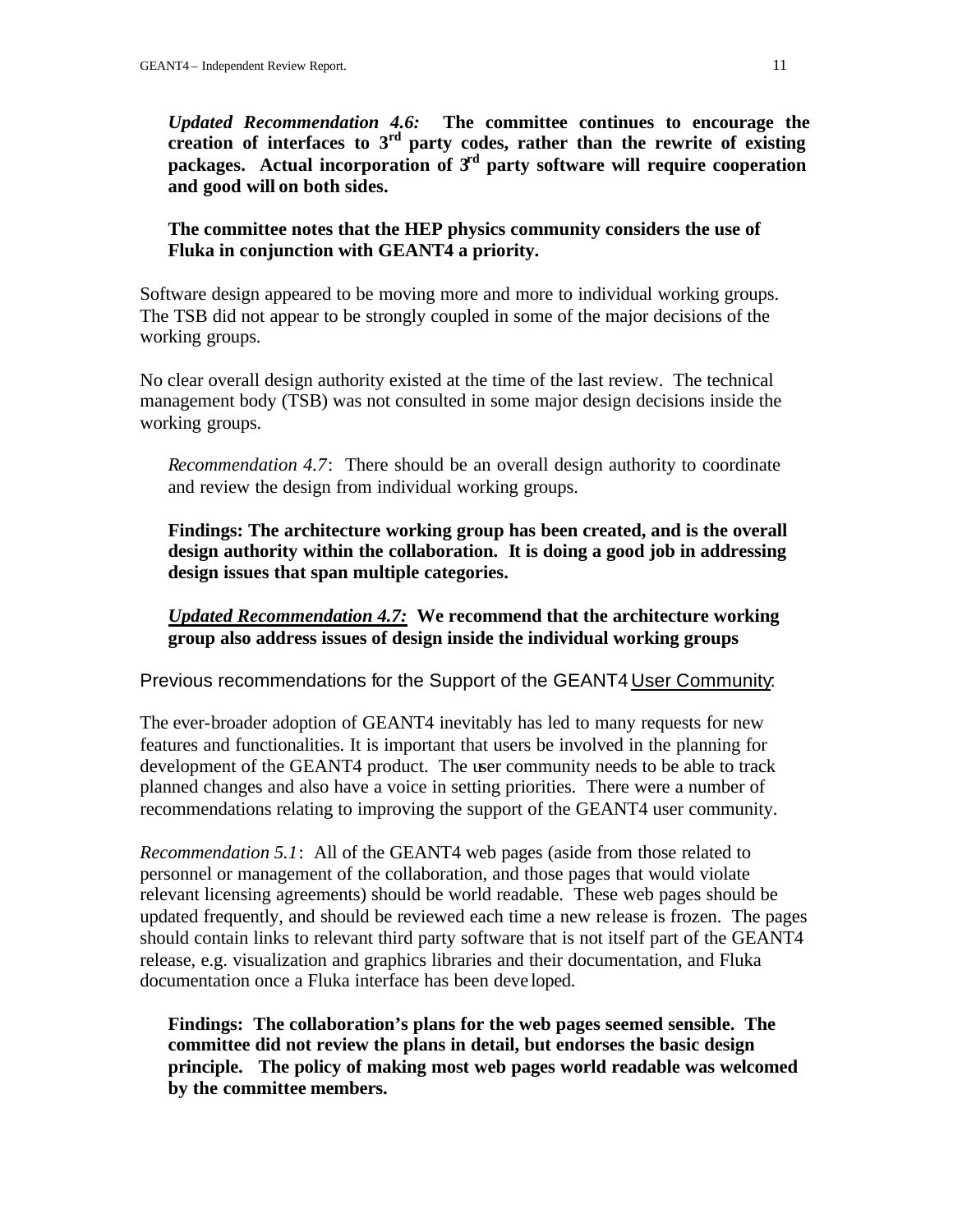*Recommendation 5.2*: We recommended that the Collaboration provide sufficient resources to the core development team to allow for the support of a growing user community. We believe this will happen to some extent quite naturally, because many of the new users will become developers with time.

**Findings: This issue remains as a concern of the committee. The collaboration has already identified it as a concern and has begun to develop a model for support. We encourage them in this effort. They have done a good job over the past year, however, the growing user community means the effort required for support is increasing. Balancing support and development will become difficult without careful planning and adequate resources.** 

#### *Updated Recommendation 5.2:* **See new recommendations # 1 and #2.**

As the toolkit has gained wider acceptance and sees broader usage, the user community has changed. It is more likely that the users were not part of the development team and have not worked directly with the developers of the product. The committee considered it very important that these new users would not be excluded from support.

*Recommendation 5.3*: We recommend that GEANT4 adopt a more flexible approach in its interaction with users. The GEANT4 Collaboration should examine its support structure, and in particular, improve its support of those users that are not affiliated with development team.

# **Findings: The committee feels that the collaboration has done a good job in the area of user support over the past year. The support structure seems to be more effective. The addition of User Workshops and Hypernews has helped improve communication with the user community.**

There was a strong concern that reasonable requests for support or enhancement of the GEANT4 functionality would be rejected for purely formal reasons. The process for requesting support was formal and seemed to be structure to exclude users from outside the collaboration. The previous committee recommended more flexibility and that decisions on which algorithms to implement and which user requests to fulfill as well as their relative priorities be based on physics arguments.

*Recommendation 5.4*: We recommend a more flexible approach with fewer formal barriers where users help set the physics requirements and priorities. High priority items should be implemented expeditiously. We further recommend that the process be open and transparent to all users.

**Findings: The collaboration has successfully reduced the formal barriers between the developers and the user community. The TSB remains the main body for discussion of major new requirements with global impact on the**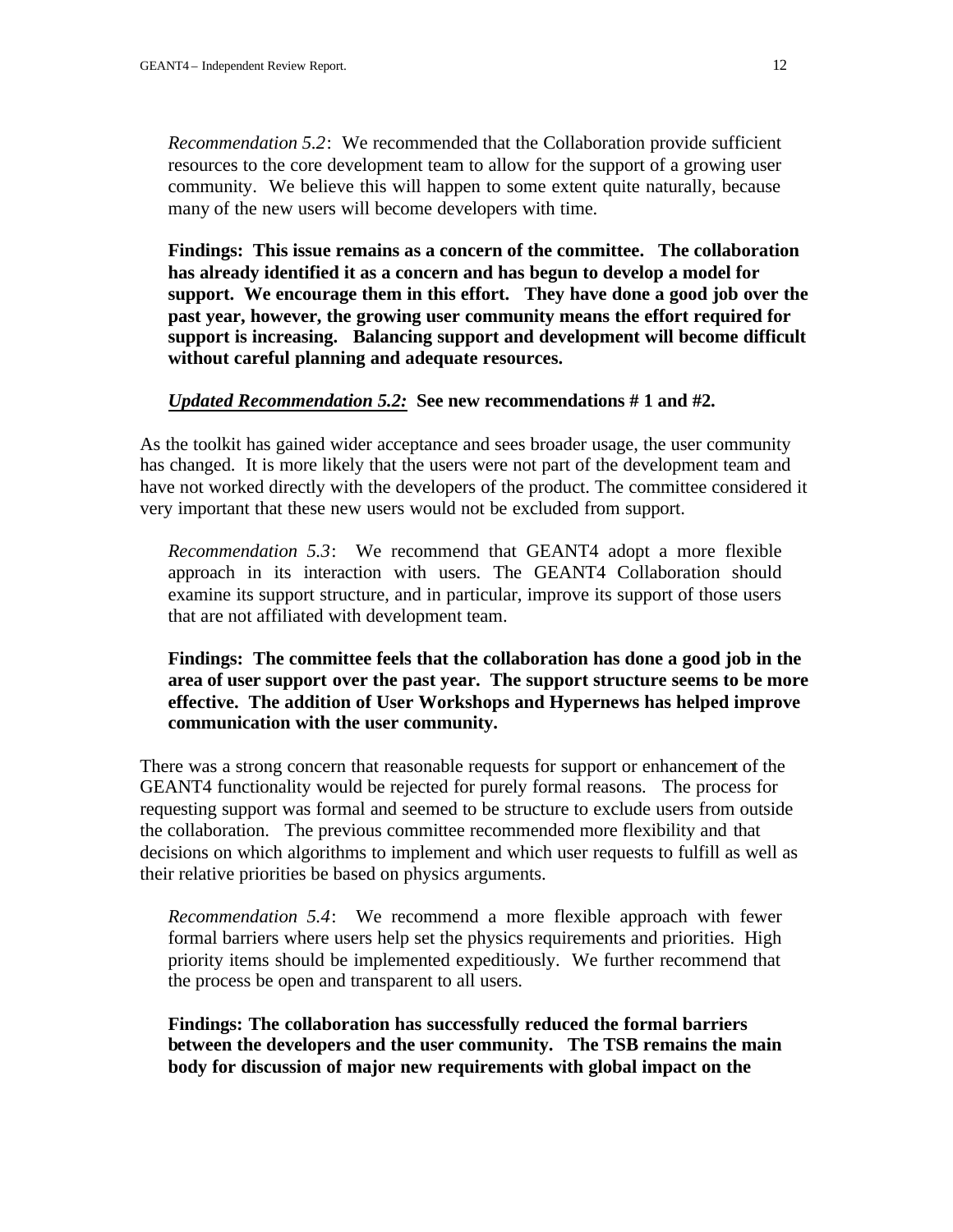**product. Requirements with smaller impact can be directly submitted to the working groups. The system seems to function smoothly.** 

**The recent addition of a web based user requirement entry and tracking system is welcomed. The system has been tested within the collaboration and should soon become a helpful tool for communication between the user community and the developers for setting requirements.** 

*Updated Recommendation 5.4:* **The collaboration should continue to work to avoid unnecessary bureaucracy in evaluation and prioritization of requirements in order to speed up the fulfillment of user requests.** 

There were concerns about the level of user support and adequate and prompt response to user requests coming from the simulation/software coordinators at the major LHC experiments who are major customers of the GEANT4 product.

*Recommendation 5.5*: We recommend that GEANT4 collaborators increase their participation in appropriate workshops and that they publish both their models and the validation results in refereed journals. We also recommend a wider adoption of HyperNews or similar tools for communication.

**Findings: The communication with the user community has improved significantly since the time of the last review. HyperNews is now seeing heavy use and has become a primary user forum. The recent User Workshops have been well attended and the committee was pleased to hear that more workshops are planned for the near future.** 

*Updated Recommendation 5.5:* **The committee continues to encourage the collaboration to participate in outside forums where dialogue with other experts in the field of physics simulation is possible.**

A program of GEANT4 tutorials and training classes was already developed at the time of the last review. The committee felt that the user community appreciated these tutorials and recommended that they continue.

*Recommendation 5.6*: Tutorials and Training classes are an important means to promote the product and to improve its acceptance. We recommend continuing to give tutorials and training classes with priority.

**Findings: The Tutorials and Training classes that have been offered by the GEANT4 collaboration have been well received. We applaud the collaboration's efforts in initiating these classes and recommend that they continue to offer them at regular intervals. The collaboration might also consider making the training sessions available on the web or on CD.**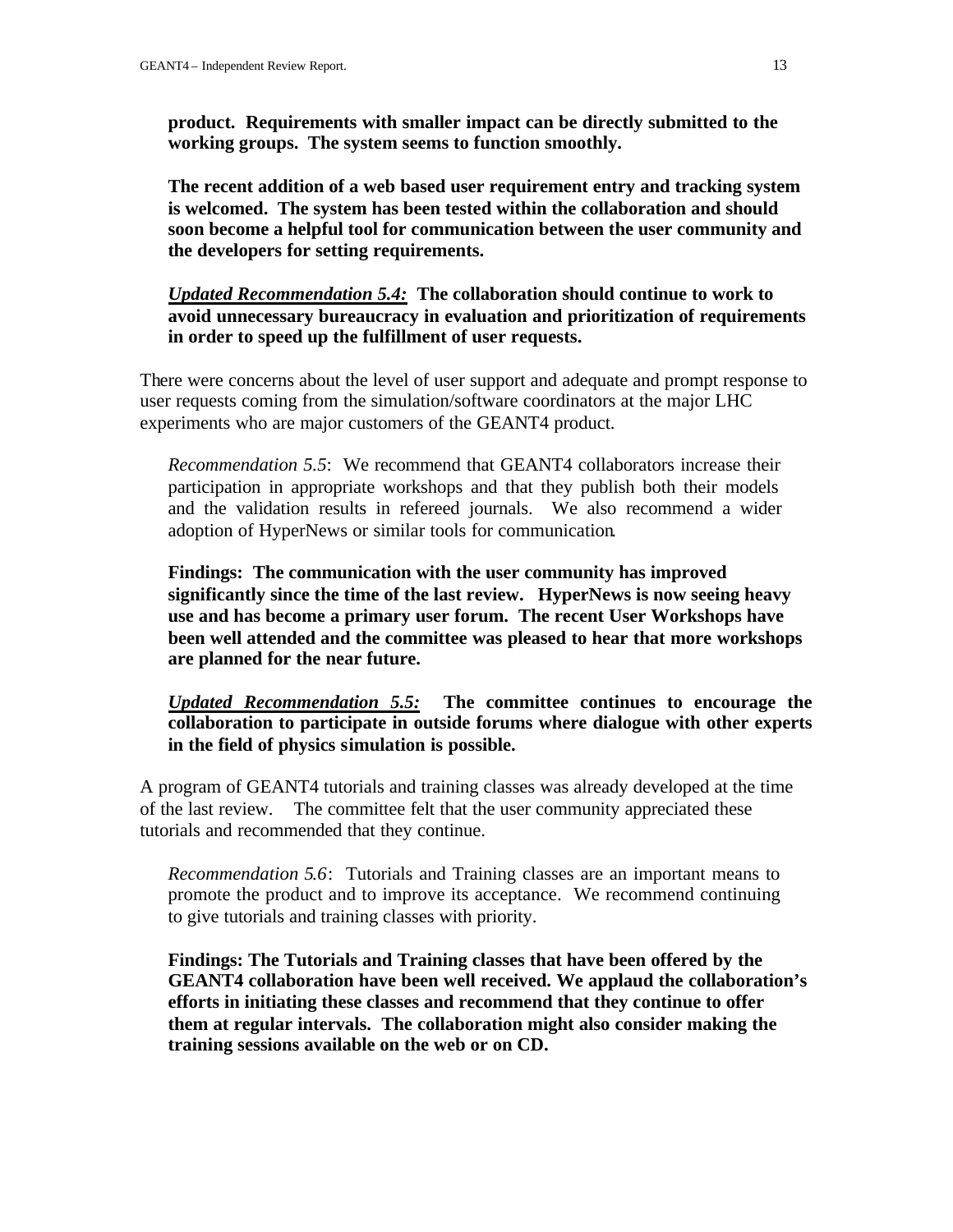# Previous recommendations for GEANT4 Management, Organization and Resource Issues:

The previous committee reviewed the organization and management of the collaboration. It is useful to consider if changes would be helpful in the context of an evolving product and a growing user community.

The size of the Collaboration Board (CB) was increasing as more institutions were joining the collaboration. Since the membership of the CB included a representative from each institution, it seemed that this management body could become ineffective over time.

*Recommendation 6.1*: We recommend that the GEANT4 Collaboration evaluate the appropriate makeup of the CB as a management body in light of a growing collaboration.

**Findings: The Collaboration has begun to evaluate their management structure and presented a plan of action for creating a smaller executive committee within the Collaboration Board.** 

#### *Updated Recommendation 6.1:* **See new recommendation #12.**

The previous committee was concerned that the scope of the GEANT4 project had expanded without a well-defined global plan. The Technical Steering Board (TSB) did not appear to be strongly coupled into some of the major decisions that are made inside the working groups.

*Recommendation 6.2*: GEANT4 should have a clearly defined scope and a corresponding long term plan. This allows the individual working groups to develop consistent goals and plans.

**Findings: The committee still feels that a long-term plan for the development and support of GEANT4 is a requirement for ensuring the success of the project. The concern is that there may be an expansion of the scope of the project beyond the available support resources.** 

*Updated Recommendation 6.2:* **The GEANT4 Collaboration in close cooperation with the collaborating institutes and the primary users should develop a longterm plan for the development and support of the GEANT4 product.**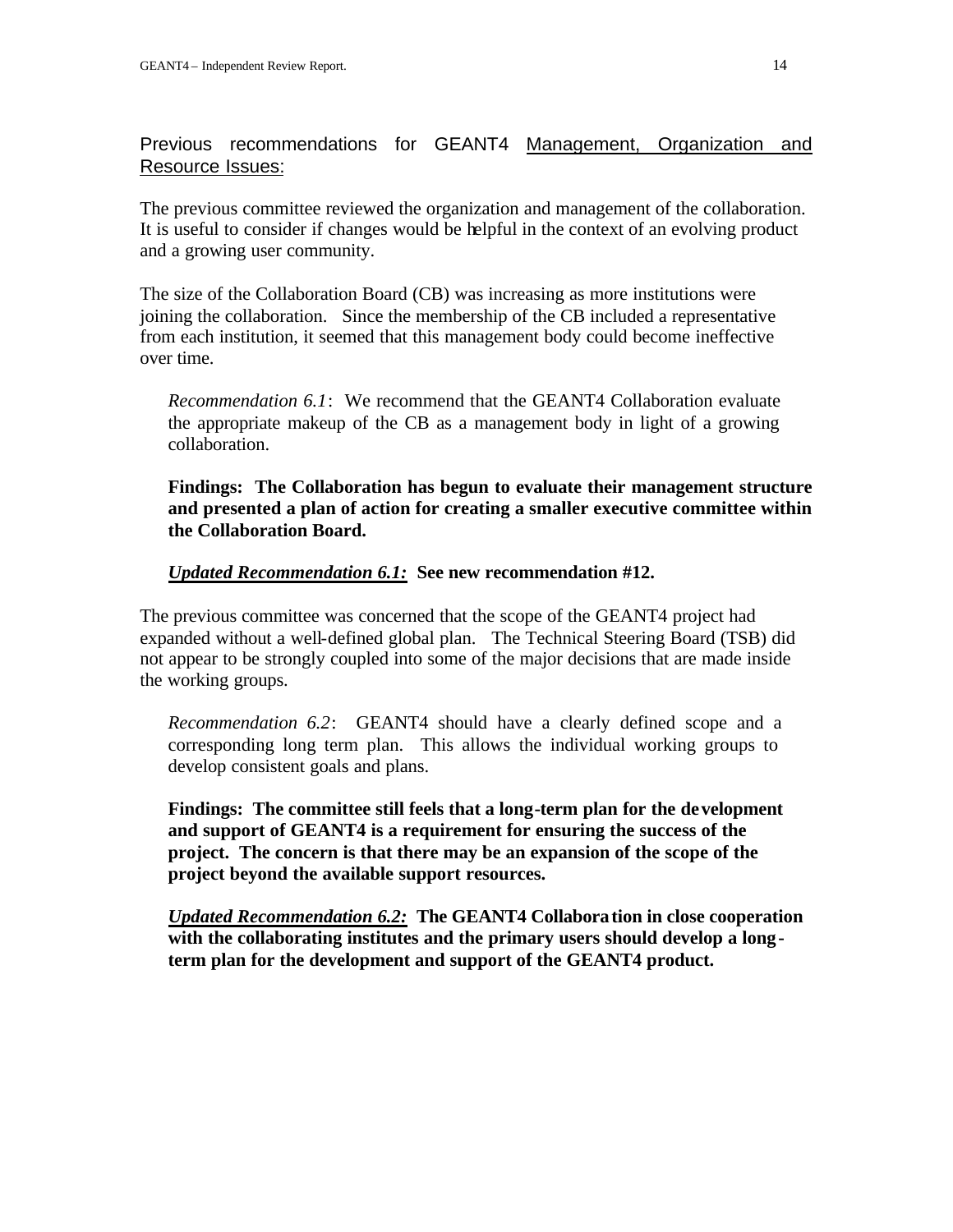# **New Recommendations from the Delta Review**

The findings reported in the previous section related to the previous recommendation led the committee to add a few recommendations. Several updated recommendations were included in the previous section. There were also a few new issues raised during the review that are addressed in a few additional recommendations.

# Collaboration Resources

The GEANT4 collaboration is supported by institutions around the world. Over the past few years, the size of the user community has grown significantly faster than the collaboration itself. This imbalance in growth rate has the potential to strain the resources of the various institutes and the result will be that it may not be possible to maintain an adequate level of support for the product in the future.

A considerable effort has gone into revising the structure and updating the content of the documentation. The documentation has improved considerably and the review committee wants to congratulate the Collaboration for this achievement. The committee had the impression, however, that the burden of support for the documentation is placed on the shoulders of a handful of people and should now be shared by more people in order to continue the improvements to the documentation that were discussed and to guarantee its long-term maintainability.

The success of GEANT4 strongly depends on the interaction of the Collaboration with the users of the toolkit. In particular, in view of the upcoming demands of the LHC experiments, the end-user support is even more vital and needs to be strengthened. The existing person power is clearly not enough to guarantee end-user support at a satisfactory level and to balance the support for the LHC experiments and other users.

#### *New Recommendation 1:*

**We strongly recommend the Collaboration to explore new ways to increase the person power available to user support and documentation. In some instances, reassignment of technical personnel inside the collaboration may be desirable.**

Good communication between developers and users is important for the success of GEANT4. Presentations, workshops, and onsite technical support are needed to promote the project and to increase its acceptance within the various communities.

#### *New Recommendation 2:*

**We recommend that the Collaboration institutions provide sufficient resources for collaboration members to promote the project.**

#### User Support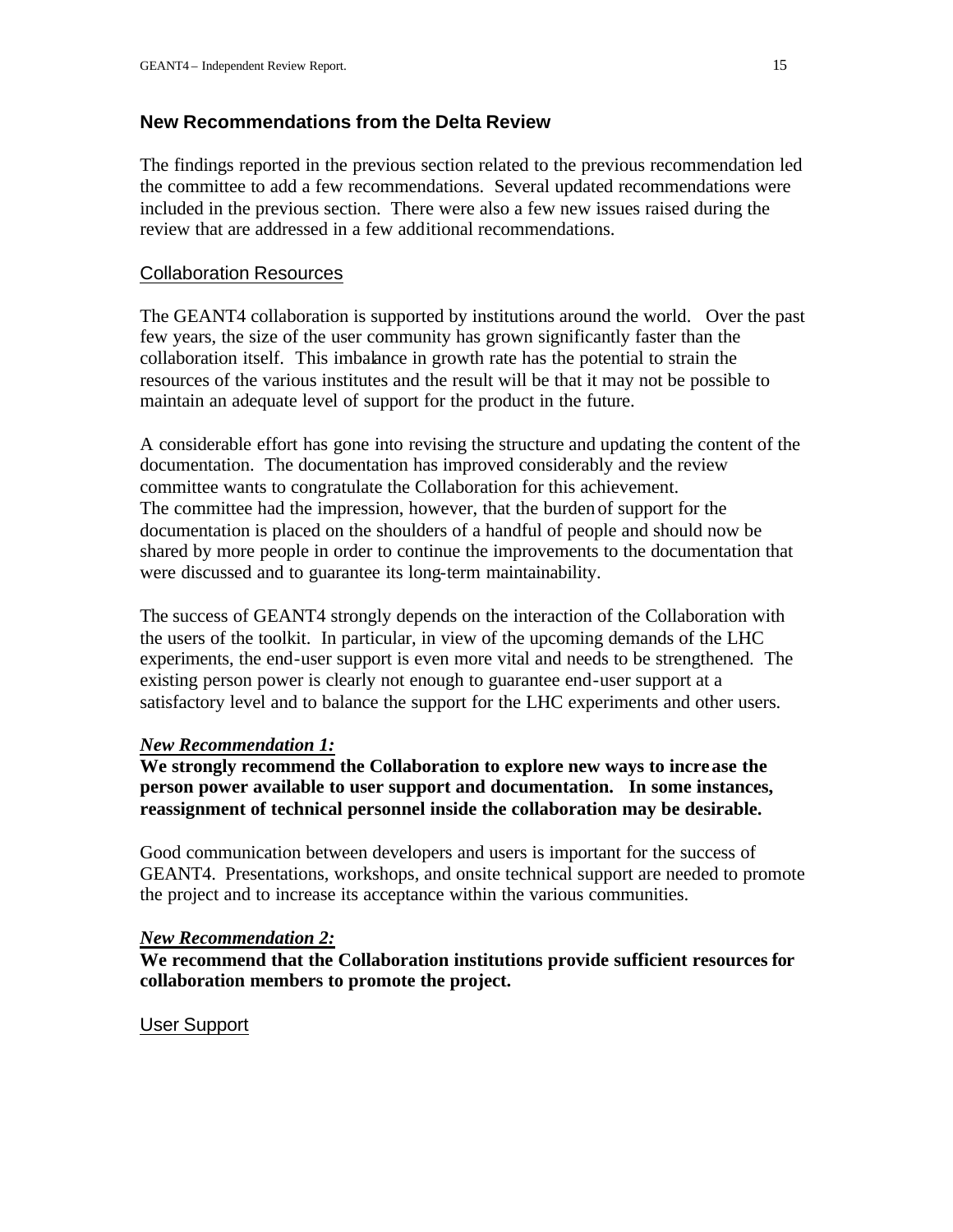The GEANT4 Collaboration has been built on a model of distributed support. In addition to the resources in the core development team, the user community could provide some level of user support in the future. A plan for this transition is needed.

#### *New Recommendation 3:*

**The experiments inside the Collaboration should examine ways to develop additional support mechanisms for GEANT4. These could include taking over the responsibility for training and the first level of support.** 

#### Working Groups

The committee was surprised to see that the advanced examples were part of the responsibility of the low EM working group. Although these examples could be useful to the user community, this is not an appropriate home for this activity inside the collaboration structure.

The committee is also concerned about the potential for extending the mission of the collaboration beyond the resources available. Testing tools and straightforward examples are important to guarantee the success of the product. Including outside packages in the core product can complicate testing procedure and, therefore, should be minimized, particularly in the examples.

#### *New Recommendation 4:*

**We recommend that the responsibility for the "advanced examples" be moved to an appropriate working group.**

**In addition, we recommend that the Collaboration not bind the examples to a particular analysis tool.**

#### **Conveners**

Some working groups have a large workload and could benefit from adding a coconvener to aid in the management of the working group. The current single convener model has resulted in a management structure with possible single points of failure, heavy workloads for the conveners and the risk of lack of continuity in leadership if a convener leaves the collaboration.

#### *New Recommendation 5:*

# **The committee feels that the Collaboration should appoint co-conveners in working groups with heavy workloads.**

The large workload and the need to broaden the knowledge base within the Collaboration argue for the need to grow additional leaders within the collaboration.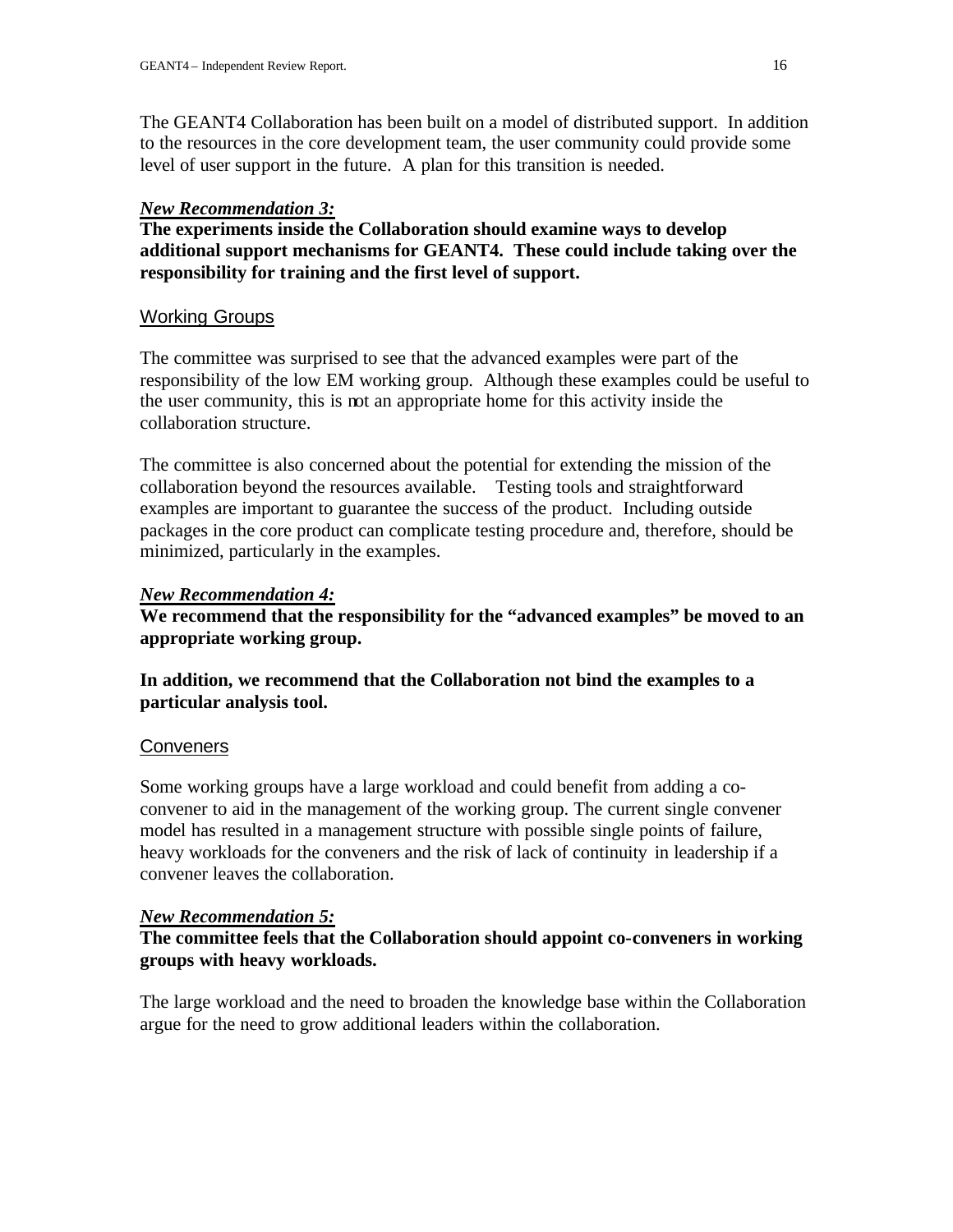#### *New Recommendation 6:*

# **The Collaboration should consider fixed (renewable) terms for the working group conveners.**

#### Hadronic Working Group

The complexity of hadronic physics and the inability of any available model to cover the complete range of use cases envisioned by the user community poses serious management issues for the Hadronic Physics Working group. Because appropriate modeling of hadronic interactions is essential for the success of many of the collaborating GEANT4 experiments, as well as for non-collaborators, it is essential that the GEANT4 Collaboration work closely with the experimenters to insure that the released product addresses the issues of relevance to the experimenters.

A satisfactory implementation of hadronic models is mission-critical for the LHC experiments. A concern has been expressed by many users that the "hadronic physics" is falling behind schedule in some areas. With large scale simulations expected in 2003, fast reaction in the case of problems is necessary and the committee feels cannot be guaranteed at present.

#### *New Recommendation 7:*

**We recommend that the Collaboration appoint a co-convener for the hadronic physics working group immediately.**

#### *New Recommendation 8:*

**We recommend the formation of a body to review the hadronic physics goals of GEANT4 in the first half of 2003.** 

**This review committee should be composed of experts in the hadronic physics models as well as representatives of the experiments. The experimenters should be requested to prepare their requirements for hadronic physics simulations in advance.** 

#### Coexistence with external frameworks

A clear requirement was presented by the LHC Experiments to enable them to run within experiment specific frameworks such as Athena, Gaudi or COBRA. The GEANT4 Collaboration indicated their intention to make this possible.

#### *New Recommendation 9:*

 **We encourage the GEANT4 Collaboration work on design issues that will enable the integration of GEANT4 with external frameworks with high priority. The present capabilities of a stand-alone simulation framework should be maintained, however, to serve communities other than the LHC experiments.** 

#### Physics Coordinator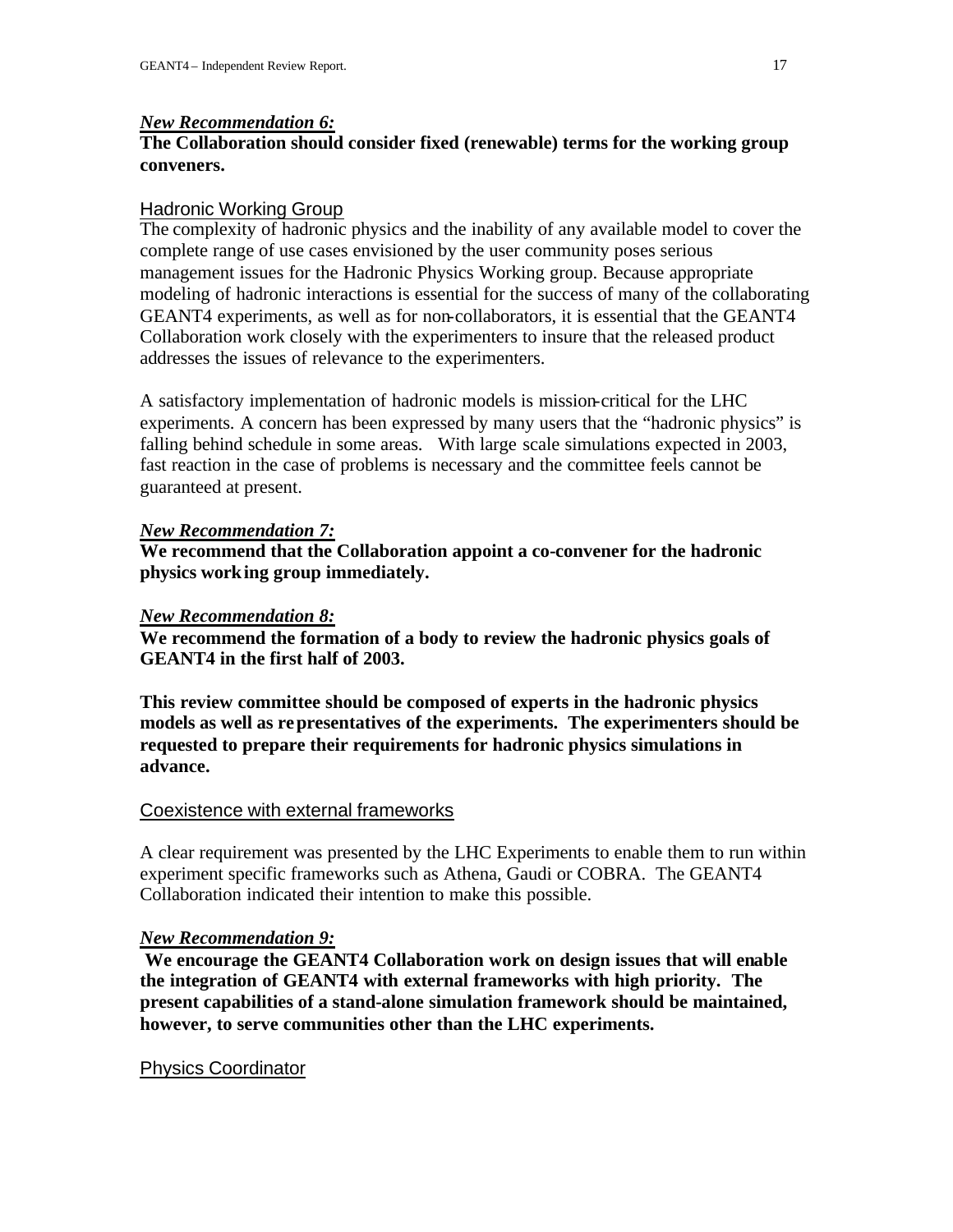The proposal for a set of User Requirement Committees is endorsed, however we do not feel that this replaces the need for a physics coordinator inside the collaboration. (See recommendation 3.1) The committee feels that the leadership of both the validation effort and user support should have a strong base inside the collaboration.

#### *New Recommendation 10:*

**We recommend that the Collaboration recruit a physics coordinator to set overall priorities, monitor the activities of the physics working groups and be the interface to the experiments.**

#### **Collaboration**

The review committee takes note of the intention of the collaboration to change its structure. The Collaboration has been operating under an agreement or Memorandum of Understanding. The committee heard a discussion of a plan for a new Collaboration Agreement that was under discussion inside the Collaboration.

The committee supports the Collaboration's attempt to move beyond the previous agreement, however, one item caught the attention of members of the committee. The proposal to eject all experiments from the Collaboration, however, was received with some surprise and skepticism. At this time, when user feedback from the experiments is very important, this appears to be the wrong signal.

# *New Recommendation 11:*

# **We recommend that the experiments continue to play a major role in driving the direction of GEANT4 development. Any new structure should ensure continuation of this close collaboration.**

#### Collaboration Board

The previous review committee recognized that the collaboration and the membership of the CB had grown. (See Recommendation 6.1) Ensuring adequate resources for the collaboration will become even more important as the support load grows. The Collaboration and its leadership must be able to respond quickly to the growing demand.

#### *New Recommendation 12:*

**The committee endorses the proposal to create an Executive Committee within the Collaboration Board.**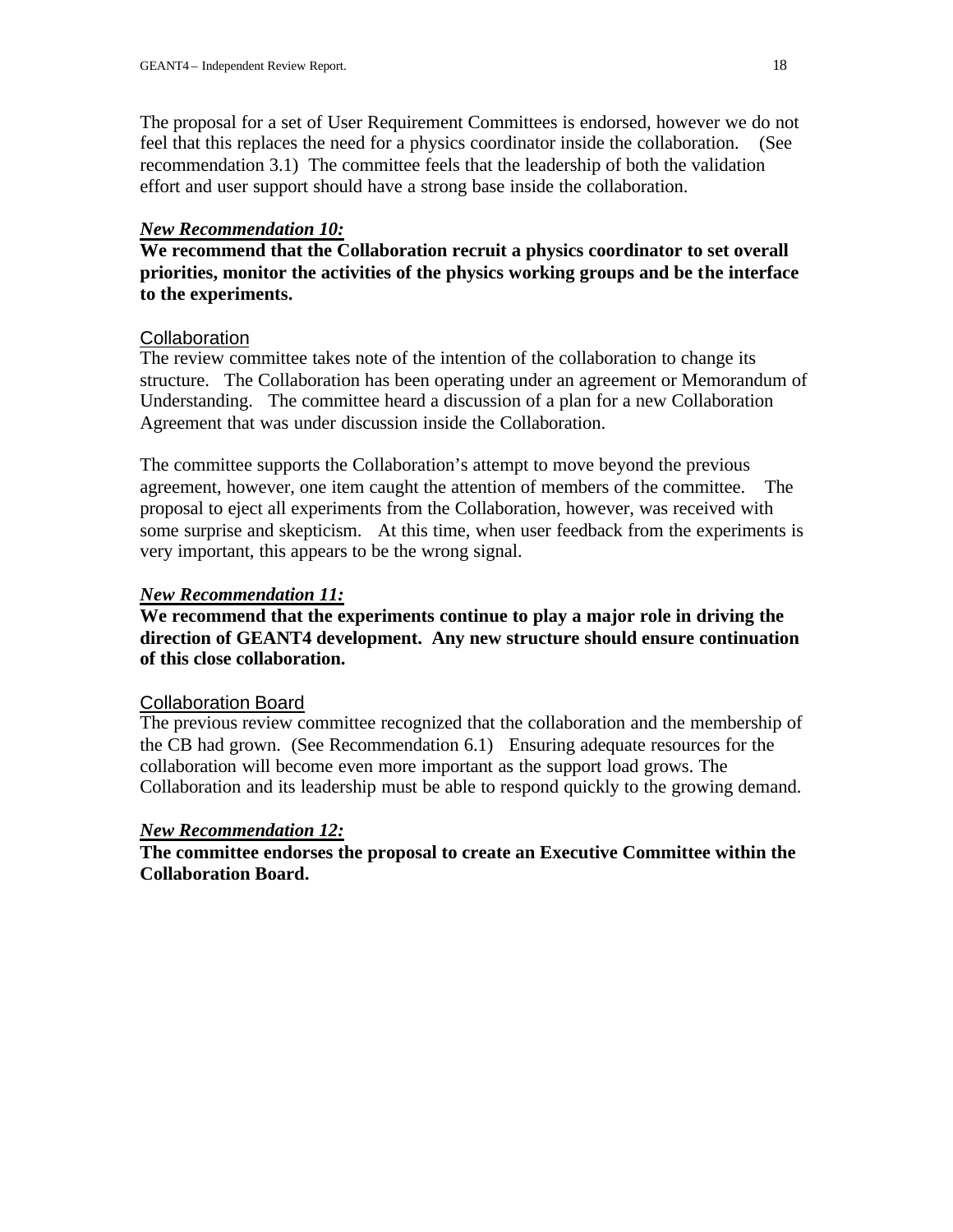# **Agenda for Delta Review**

#### **Wednesday, October 9**

# **Session TSB-0, Introduction** 10:00 Key Issues, progress J. Apostolakis **Session TSB-1, User workshops and support** 10:10 User workshops and HyperNews M. Asai 10:25 Requirements collection and prioritization J. Apostolakis 10:40 Release definition and scheduling G. Cosmo 10:50 Web Pages D. Wright 11:00 Advanced Examples M. G. Pia **Session TSB-2, Physics validation and performance** 11:15 EM (std) M. Maire 11:45 EM (low E) M. G. Pia **13:00 Lunch** 14:00 Hadronics – Physics lists; progress J.P. Wellisch 14:30 Hadronics – Validation J.P. Wellisch **Physics comparison results (experiment/institution/member representatives)** 15:00 Atlas P. Loch 15:20 CMS P. Arce 15:40 LHCb W. Pokors 15:50 Alice I. Gonzalez 16:10 Harp V. Ivantchenko 16:30 Babar D. Wright 16:50 ESA P. Nieminen

#### **Thursday, October 10**

#### **Session TSB-3, Organization**

| 9:00 | Priorities and contents of releases                            | J. Apostolakis |  |
|------|----------------------------------------------------------------|----------------|--|
| 9:15 | Evidence of the relation between EM groups                     |                |  |
|      |                                                                | J. Apostolakis |  |
| 9:30 | Architecture group and inter-category design/interface changes |                |  |
|      |                                                                | M. Asai        |  |
| 9:45 | Collaboration resources                                        | J. Apostolakis |  |
|      |                                                                |                |  |

**10:00 Coffee break**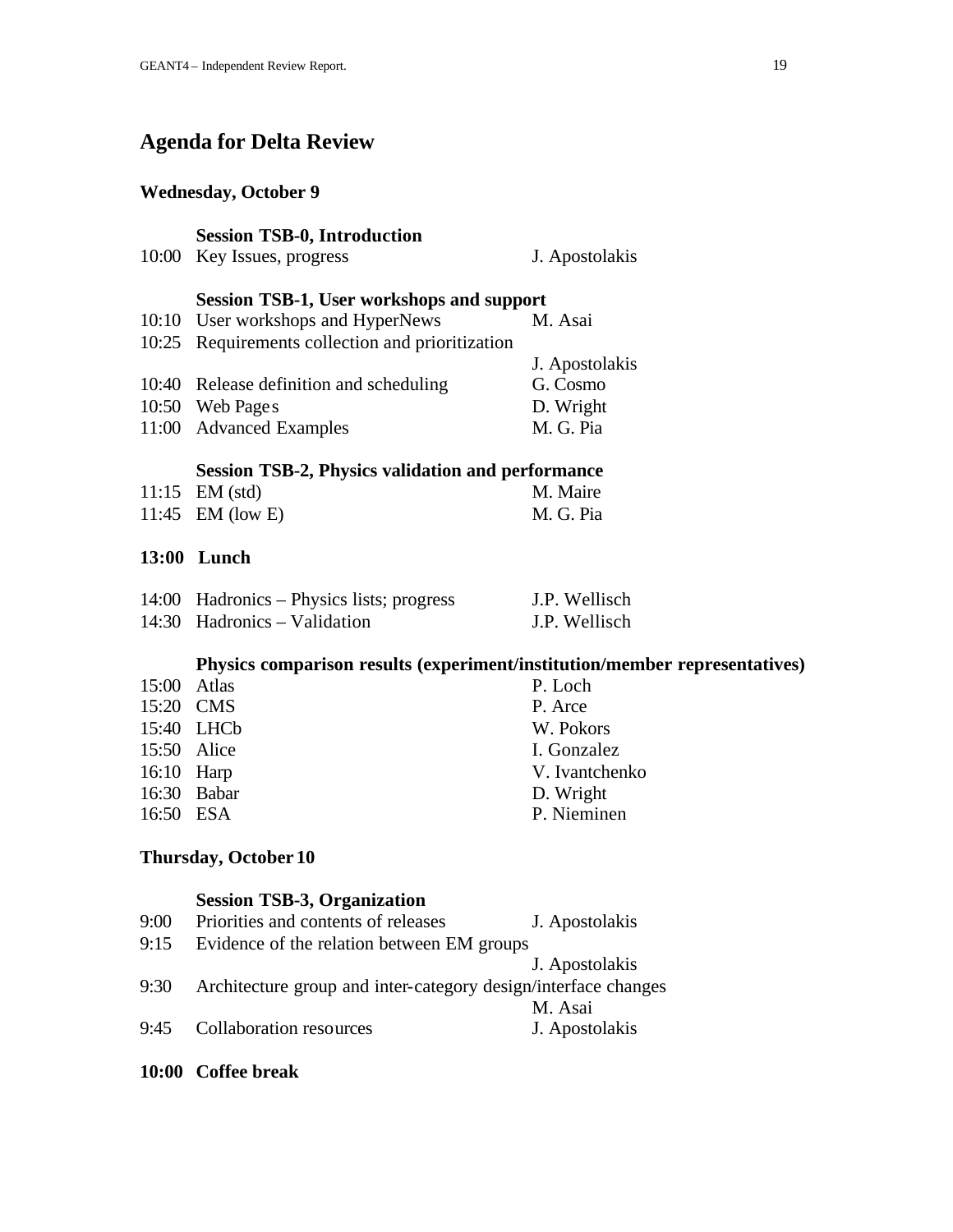# **Session TSB-4, Products**

|                    | 10:45 URD improvements                               | G. Cosmo  |  |  |
|--------------------|------------------------------------------------------|-----------|--|--|
|                    | 11:00 Geometry checking tools                        | G. Cosmo  |  |  |
|                    | 11:15 Granular beta-releases and products management |           |  |  |
|                    |                                                      | G. Cosmo  |  |  |
|                    | 11:30 Documentation improvements                     | D. Wright |  |  |
| 11:45 Coffee Break |                                                      |           |  |  |